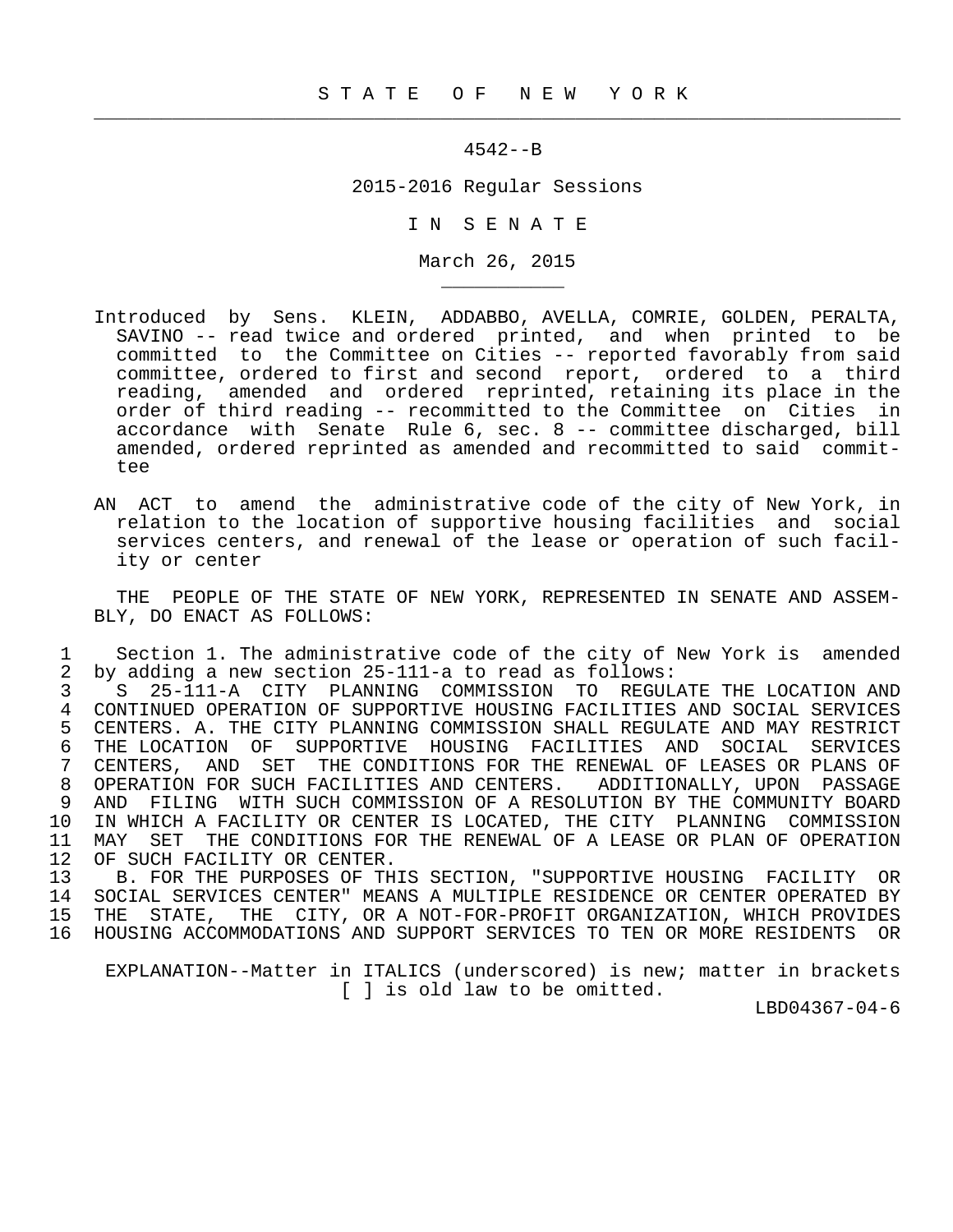1 FIFTY OR MORE NON-RESIDENT CLIENTS PER DAY WHO HAVE MENTAL ILLNESS,<br>2 CHEMICAL DEPENDENCY AND/OR CHRONIC ILLNESS; AND SHELTERS FOR THE HOME-2 CHEMICAL DEPENDENCY AND/OR CHRONIC ILLNESS; AND SHELTERS FOR THE HOME-<br>3 LESS. LESS.

4 C. THE CITY PLANNING COMMISSION SHALL NOT AUTHORIZE THE ESTABLISHMENT<br>5 OR LOCATION, OR, UPON PASSAGE AND FILING WITH SUCH COMMISSION OF A 5 OR LOCATION, OR, UPON PASSAGE AND FILING WITH SUCH COMMISSION OF A<br>6 RESOLUTION BY THE COMMUNITY BOARD OF THE LOCALITY IN WHICH A FACILITY OR 6 RESOLUTION BY THE COMMUNITY BOARD OF THE LOCALITY IN WHICH A FACILITY OR<br>7 CENTER IS LOCATED, THE RENEWAL OF THE LEASE OR A CONTRACT TO FINANCE THE 7 CENTER IS LOCATED, THE RENEWAL OF THE LEASE OR A CONTRACT TO FINANCE THE 18 OPERATION. OF A SUPPORTIVE HOUSING FACTLITY OR SOCIAL SERVICES CENTER 8 OPERATION, OF A SUPPORTIVE HOUSING FACILITY OR SOCIAL SERVICES CENTER<br>9 UNTIL THE PROVISIONS OF THIS SECTION HAVE BEEN COMPLIED WITH. 9 UNTIL THE PROVISIONS OF THIS SECTION HAVE BEEN COMPLIED WITH.<br>10 D. NO SUPPORTIVE HOUSING FACILITY OR SOCIAL SERVICES CENTER

10 D. NO SUPPORTIVE HOUSING FACILITY OR SOCIAL SERVICES CENTER SHALL BE<br>11 ESTABLISHED OR LOCATED IN THE CITY, NOR, PURSUANT TO SUBDIVISION HOF 11 ESTABLISHED OR LOCATED IN THE CITY, NOR, PURSUANT TO SUBDIVISION H OF<br>12 THIS SECTION, SHALL THE LEASE FOR OR A CONTRACT TO FINANCE THE OPERATION 12 THIS SECTION, SHALL THE LEASE FOR OR A CONTRACT TO FINANCE THE OPERATION<br>13 OF SUCH A FACILITY OR CENTER BE RENEWED, UNTIL THE OPERATOR THEREOF 13 OF SUCH A FACILITY OR CENTER BE RENEWED, UNTIL THE OPERATOR THEREOF<br>14 SHALL, HAVE FILED NOTICE OF SUCH PROPOSED OR EXISTING SUPPORTIVE HOUSING SHALL HAVE FILED NOTICE OF SUCH PROPOSED OR EXISTING SUPPORTIVE HOUSING 15 FACILITY OR SOCIAL SERVICES CENTER WITH THE CITY PLANNING COMMISSION AND<br>16 THE COMMUNITY BOARD OF THE LOCALITY IN WHICH SUCH FACILITY OR CENTER IS 16 THE COMMUNITY BOARD OF THE LOCALITY IN WHICH SUCH FACILITY OR CENTER IS<br>17 PROPOSED TO BE LOCATED OR IS LOCATED. SUCH NOTICE SHALL CONTAIN A 17 PROPOSED TO BE LOCATED OR IS LOCATED. SUCH NOTICE SHALL CONTAIN A<br>18 DESCRIPTION OF THE SCOPE, NATURE, SIZE AND KINDS OF TREATMENT PROGRAMS 18 DESCRIPTION OF THE SCOPE, NATURE, SIZE AND KINDS OF TREATMENT PROGRAMS<br>19 TO BE PROVIDED, THE SPECIFIC ADDRESS OF THE FACILITY OR CENTER, THE 19 TO BE PROVIDED, THE SPECIFIC ADDRESS OF THE FACILITY OR CENTER, THE 20 NUMBER OF ANTICIPATED RESIDENTS OR CLIENTS, THE ENTITIES THAT FINANCE 20 NUMBER OF ANTICIPATED RESIDENTS OR CLIENTS, THE ENTITIES THAT FINANCE<br>21 ITS ESTABLISHMENT OR OPERATIONS, AND THE AMOUNT OF FINANCING ISSUED TO 21 ITS ESTABLISHMENT OR OPERATIONS, AND THE AMOUNT OF FINANCING ISSUED TO<br>22 ESTABLISH AND OPERATE SUCH FACILITY OR CENTER STATED AS BOTH A SPECIFIC 22 ESTABLISH AND OPERATE SUCH FACILITY OR CENTER STATED AS BOTH A SPECIFIC<br>23 DOLLAR AMOUNT AND AS A PERCENTAGE OF THE TOTAL AMOUNT OF ALL MONEYS USED 23 DOLLAR AMOUNT AND AS A PERCENTAGE OF THE TOTAL AMOUNT OF ALL MONEYS USED 24 TO ESTABLISH AND OPERATE SUCH FACILITY OR CENTER.<br>25 E. NOT LESS THAN FORTY-FIVE DAYS NOR MORE TH

 25 E. NOT LESS THAN FORTY-FIVE DAYS NOR MORE THAN NINETY DAYS AFTER AN 26 OPERATOR'S NOTICE PURSUANT TO SUBDIVISION D OF THIS SECTION, THE CITY<br>27 PLANNING COMMISSION SHALL HOLD A PUBLIC COMMUNITY FORUM FOR THE PURPOSE 27 PLANNING COMMISSION SHALL HOLD A PUBLIC COMMUNITY FORUM FOR THE PURPOSE<br>28 OF OBTAINING PUBLIC AND COMMUNITY BOARD INPUT CONCERNING THE ANTICIPATED 28 OF OBTAINING PUBLIC AND COMMUNITY BOARD INPUT CONCERNING THE ANTICIPATED<br>29 IMPACT OF THE PROPOSED SUPPORTIVE HOUSING FACILITY OR SOCIAL SERVICES 29 IMPACT OF THE PROPOSED SUPPORTIVE HOUSING FACILITY OR SOCIAL SERVICES<br>30 CENTER, OR THE CONTINUED OPERATION OF SUCH FACILITY OR CENTER UPON 30 CENTER, OR THE CONTINUED OPERATION OF SUCH-FACILITY OR CENTER UPON THE LEASE OR CONTRACT TO FINANCE ITS OPERATION. UPON THE 31 RENEWAL OF THE LEASE OR CONTRACT TO FINANCE ITS OPERATION, UPON THE 32 COMMUNITY AND IF THERE IS AN OVER CONCENTRATION OF SUCH FACILITIES AND 32 COMMUNITY AND IF THERE IS AN OVER CONCENTRATION OF SUCH FACILITIES AND<br>33 CENTERS IN THE AFFECTED COMMUNITY. SUCH IMPACT MAY INCLUDE AND RELATE 33 CENTERS IN THE AFFECTED COMMUNITY. SUCH IMPACT MAY INCLUDE AND RELATE<br>34 TO ANY POTENTIAL ADVERSE EFFECT UPON THE COMMUNITY CAUSED BY SUCH FACIL-34 TO ANY POTENTIAL ADVERSE EFFECT UPON THE COMMUNITY CAUSED BY SUCH FACIL-<br>35 ITY OR CENTER BEFORE, DURING OR AFTER ITS ESTABLISHMENT OR RENEWAL, AND 35 ITY OR CENTER BEFORE, DURING OR AFTER ITS ESTABLISHMENT OR RENEWAL, AND<br>36 THE OVER CONCENTRATION OF SUCH FACILITIES AND CENTERS WITHIN SUCH LOCAL THE OVER CONCENTRATION OF SUCH FACILITIES AND CENTERS WITHIN SUCH LOCAL 37 COMMUNITY. THE CITY PLANNING COMMISSION SHALL AFFORD COMMUNITY MEMBERS,<br>38 REPRESENTATIVES OF THE LOCAL COMMUNITY BOARD, LOCAL BUSINESSES AND RESI- 38 REPRESENTATIVES OF THE LOCAL COMMUNITY BOARD, LOCAL BUSINESSES AND RESI- 39 DENTS A REASONABLE OPPORTUNITY TO SPEAK ABOUT RELEVANT MATTERS AT SUCH<br>40 COMMUNITY FORUM AND MEASURES THAT MAY HELP TO MITIGATE AGAINST ANY 40 COMMUNITY FORUM AND MEASURES THAT MAY HELP TO MITIGATE AGAINST ANY 41 ANTICLEATED OR PAST ADVERSE IMPACTS UPON SUCH COMMUNITY. 41 ANTICIPATED OR PAST ADVERSE IMPACTS UPON SUCH COMMUNITY. EVERY SUCH<br>42 FORUM SHALL BE HELD UPON NOT LESS THAN TWENTY DAYS\_NOTICE\_TO\_THE 42 FORUM SHALL BE HELD UPON NOT LESS THAN TWENTY DAYS<sup>N</sup>OTICE TO THE 43 AFFECTED COMMUNITY AND THE LOCAL COMMUNITY BOARD. 43 AFFECTED COMMUNITY AND THE LOCAL COMMUNITY BOARD.<br>44 F. THE CITY PLANNING COMMISSION SHALL, PRIOR TO

44 F. THE CITY PLANNING COMMISSION SHALL, PRIOR TO ESTABLISHING THE DATE,<br>45 TIME AND LOCATION OF THE PUBLIC COMMUNITY FORUM, CONSULT WITH AND OBTAIN TIME AND LOCATION OF THE PUBLIC COMMUNITY FORUM, CONSULT WITH AND OBTAIN 46 THE ADVICE AND CONSENT OF THE APPROPRIATE COMMUNITY BOARD AS TO ESTAB-<br>47 LISHING A CONVENIENT DATE, TIME AND LOCATION TO CONDUCT THE FORUM FOR 47 LISHING A CONVENIENT DATE, TIME AND LOCATION TO CONDUCT THE FORUM FOR 48 THE LOCALLY IMPACTED COMMUNITY, SUCH FORUM LOCATION SHALL BE WITHIN 48 THE LOCALLY IMPACTED COMMUNITY. SUCH FORUM LOCATION SHALL BE WITHIN 49 REASONABLE PROXIMITY OF THE PROPOSED SUPPORTIVE—HOUSING—FACILITY\_OR<br>50 SOCIAL SERVICES\_CENTER, AND IN SUITABLE FACILITIES THAT PROVIDE ADEOUATE 50 SOCIAL SERVICES CENTER, AND IN SUITABLE FACILITIES THAT PROVIDE ADEQUATE<br>51 ROOM AND ACCESS TO HEAR PUBLIC COMMENTS PRESENTED. 51 ROOM AND ACCESS TO HEAR PUBLIC COMMENTS PRESENTED.<br>52 G. NOT LESS THAN SIXTY DAYS, NOR MORE THAN NINET

52 G. NOT LESS THAN SIXTY DAYS, NOR MORE THAN NINETY DAYS, AFTER HOLDING<br>53 A COMMUNITY FORUM THE CITY PLANNING COMMISSION SHALL, AFTER DUE CONSID-53 A COMMUNITY FORUM THE CITY PLANNING COMMISSION SHALL, AFTER DUE CONSID-<br>54 ERATION OF THE COMMENTS AT SUCH FORUM, EITHER APPROVE, MODIFY OR DENY 54 ERATION OF THE COMMENTS AT SUCH FORUM, EITHER APPROVE, MODIFY OR DENY<br>55 AUTHORIZATION OR REAUTHORIZATION FOR THE LOCATION, ESTABLISHMENT OR 55 AUTHORIZATION OR REAUTHORIZATION FOR THE LOCATION, ESTABLISHMENT OR 56 CONTINUED OPERATION OF THE SUPPORTIVE HOUSING FACILITY OR SOCIAL